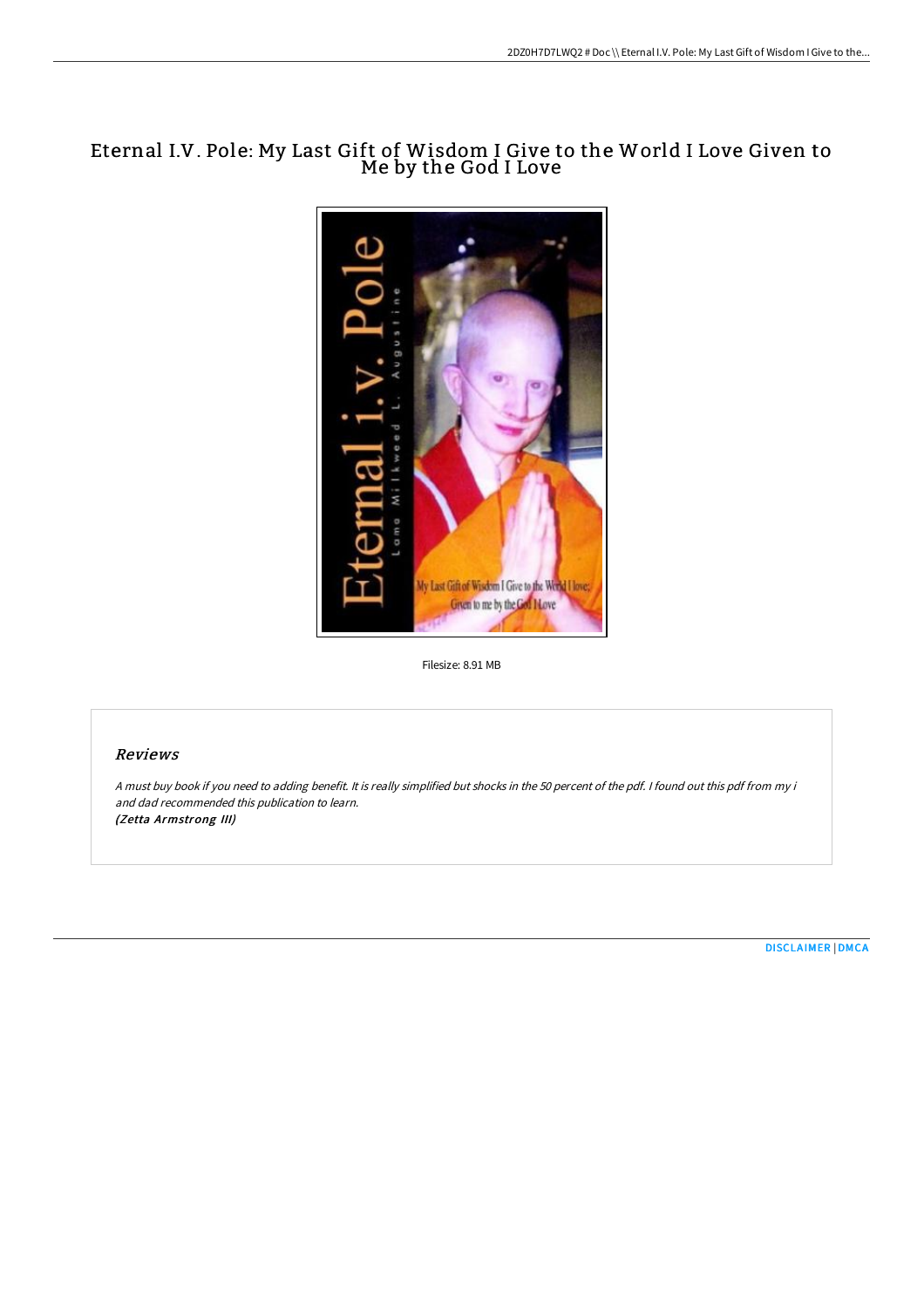## ETERNAL I.V. POLE: MY LAST GIFT OF WISDOM I GIVE TO THE WORLD I LOVE GIVEN TO ME BY THE GOD I LOVE



Authorhouse. Paperback. Book Condition: New. Paperback. 496 pages. Dimensions: 9.1in. x 6.1in. x 1.2in.Eternal I. V. Pole is a highly touching novel that deals with the personal life of the author. Indeed a highly touching book that will make people stop and think about the good opportunities one has in life. It equally makes one understand spirituality in a better manner, although exquisitely told, the words are simple, yet complex. The vital reality of religious faith is also geared into a more friendly guise of explanation and loving testimony. How a young torture survivor fought back, and won. A woman who, although born disabled, became a Buddhist religious leader. Changing lives for the good, and fought back against medical bands of criminals. Now studying mortuary science, the dying author continues to do the work of God. Her over all message is quite clear. Also depth fully depicting what its like to spend all of ones life at the end of ani. v. pole. The profound philosophy involved that has already changed so many peoples perceptions regarding the spiritual integrity of those whom are medically frail. This item ships from multiple locations. Your book may arrive from Roseburg,OR, La Vergne,TN. Paperback.

**P** Read Eternal I.V. Pole: My Last Gift of [Wisdom](http://digilib.live/eternal-i-v-pole-my-last-gift-of-wisdom-i-give-t.html) I Give to the World I Love Given to Me by the God I Love Online  $\mathbf{E}$ [Download](http://digilib.live/eternal-i-v-pole-my-last-gift-of-wisdom-i-give-t.html) PDF Eternal I.V. Pole: My Last Gift of Wisdom I Give to the World I Love Given to Me by the God I Love